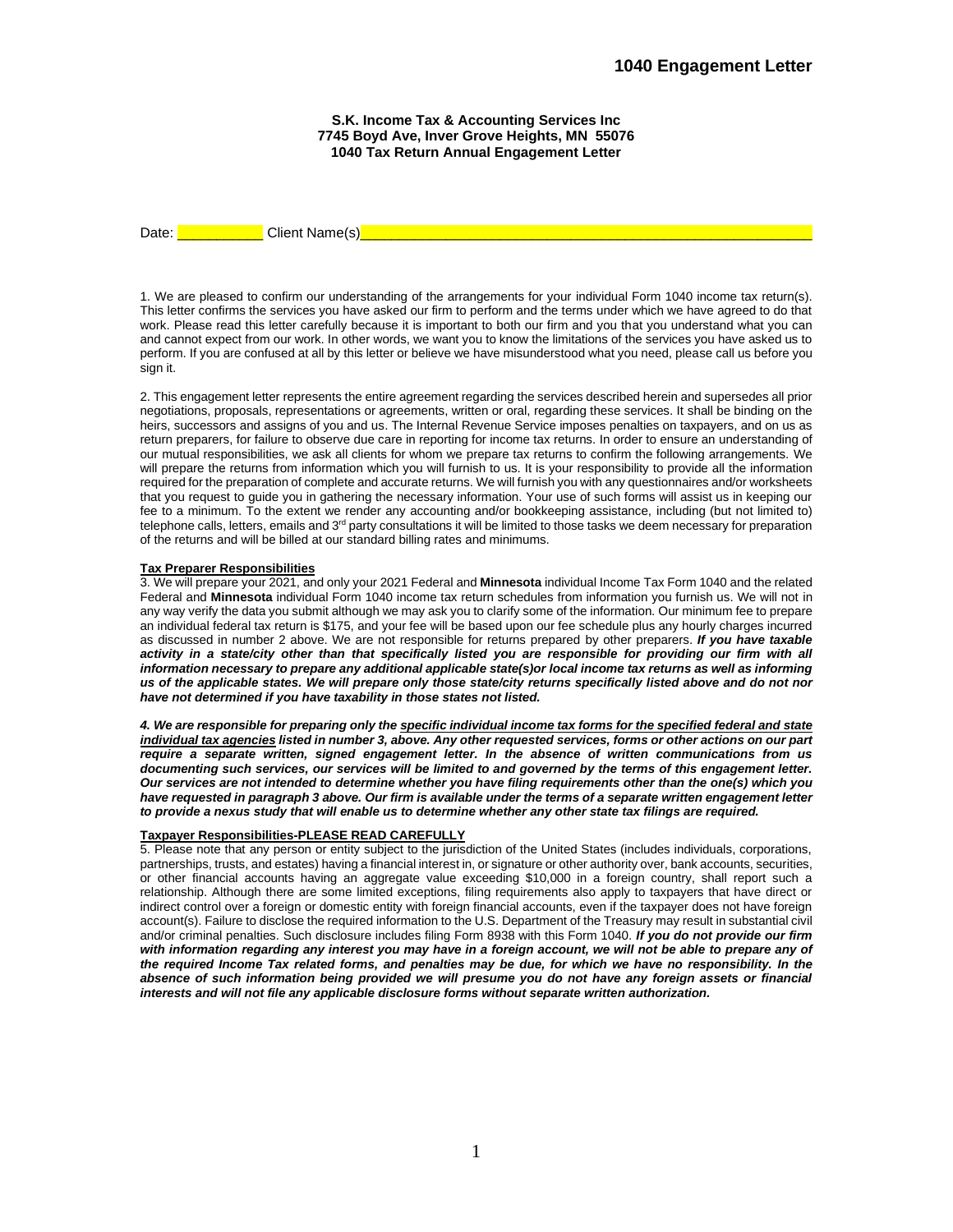6. If you and/or your entity have a financial interest in any foreign accounts, you may also be responsible for filing Form FinCen 114 required by the U.S. Department of the Treasury on or before April 15th of each tax year. US citizens are required to report worldwide income on their US tax return.

7. In addition, currently the Internal Revenue Service, under IRC §6038 and §6046, requires information reporting if you are an officer, director or shareholder with respect to certain foreign corporations, foreign-owned U.S. corporation or foreign corporation engaged in a U.S. trade or business or U.S. transferor of property to a foreign corporation. Additionally, recent Form 1040 changes require that you report any activity you may have in cryptocurrency including mining, sale, barter, etc. By your signature below, you accept responsibility for informing us if you believe that you fall into one of the above reporting categories and you agree to provide us with the information necessary to prepare the appropriate forms. We assume no liability for penalties associated with the failure to file or untimely filing of any of these forms.

8. You acknowledge that you have reported all 2021 income you received including barter, crypto-currency, consumer-toconsumer activity, cash-based revenues and all other income whether received in-person, in-kind, or electronically. You also confirm that you have or will timely file any applicable required Forms W-2 and W-3 with the Social Security Administration and IRS for business employees or home-workers.

## **Other Items**

*9. Our fee does not include responding to inquires or examination by taxing authorities or third parties, for which you will be separately billed for time and expenses involved. However, we are available to represent you and our fees for such services are at our standard rates and would be covered under a separate engagement letter. You agree to immediately notify us upon the receipt of any correspondence from any agency covered by this letter. Please do not respond to or click on any links from emails purportedly from the IRS-the IRS never initiates correspondence via email and any such emails are attempts to steal your identity. Additionally in order to protect your identity we will verify your id, birthdate and social security number when you call or visit our office.*

10. It is your responsibility to maintain, in your records, the documentation necessary to support the data used in preparing your tax returns, and the required documents to support charitable contributions for three years from the filing date. It is also your responsibility to carefully examine and approve your completed tax returns before signing and mailing them to the tax authorities. We are not responsible for the disallowance of doubtful deductions or inadequately supported documentation, nor for resulting taxes, penalties and interest. We will rely, without further verification, upon information you provide to us from 3rd parties including, but not limited to, K1's, 1099's, 1098's, and receipts and similar items. *We DO NOT automatically*  file tax extensions for clients-you must notify us in writing, email or fax if you wish us to file an extension, and the *notification should include your estimate of any balance due with the extension. We must receive your information by April 1 in order to complete your return in a timely manner and information received after that date may cause*  your return to be extended and completed after the April 15 due date. Failure to file an extension may make you subject to various penalties and interest. Additionally, if your return is extended it does not relieve you from paying any tax due on the due date or making quarterly estimated tax payments for the current year. Failure to pay any tax due with the extension or failure to pay quarterly estimated tax payments may make you subject to various penalties and interest.

11. Equity loans are not deductible unless the mortgage funds are used to buy, build or improve your personal residence and does not exceed the allowable mortgage debt limit. To comply with these rules we need to know any amounts borrowed against your home, the date borrowed and the use of the funds.

*12. Business Owners: When a self-employed taxpayer reduces taxable income through tax deductions there is also a reduction in earned income reported to the Social Security Administration, which could reduce current and future benefits for the taxpayer and his or her dependents. You acknowledge and agree to the current tax reduction and also acknowledge and agree to the potential negative effects on future social security benefits for you, your spouse and any dependents. Additionally, new state laws regarding the collection of sales tax by online sellers and may require separate registration, collection, filing and payment with many states at very low activity levels. We were not engaged to, nor did we. determine whether individual state sales tax rules apply to your business. Determination of whether an individual state's sales tax rules apply to your activity are your responsibility unless we have a SEPARATE written engagement letter acknowledging our responsibility to determine or apply sales tax rules for an individual state. Failure to register and file with an appropriate state may expose you to severe penalties.*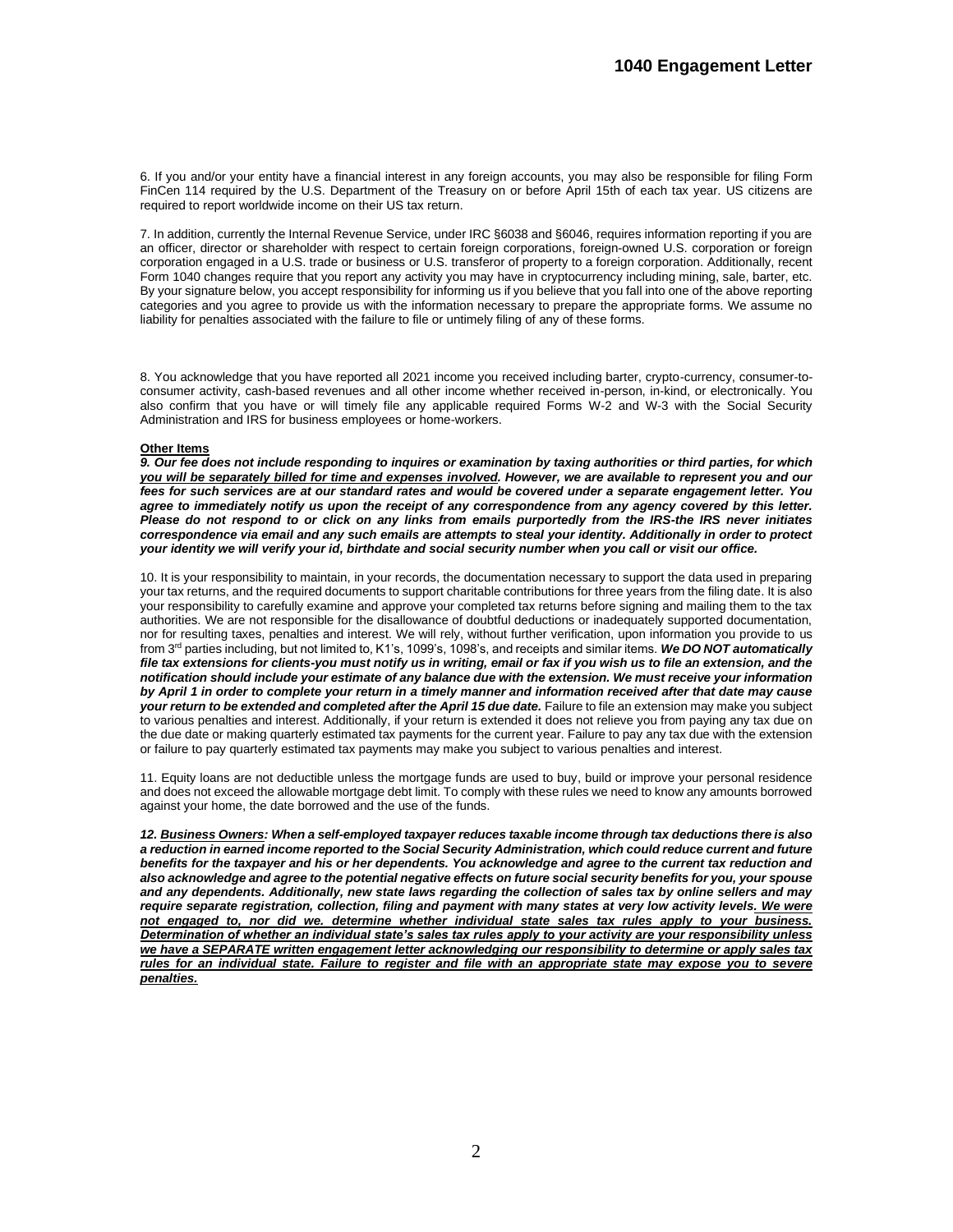13. Privacy laws established by the IRS prohibit us from providing confidential information or copies to anyone other than you without your specific, written authorization. To comply with these regulations we provide all copies of all returns to you in a secure web portal as discussed below. In the interest of maintaining service quality and timeliness, we may use a  $3<sup>rd</sup>$ party service provider to assist us in the use of technology to facilitate compliance with disclosure and storage of your tax information. We and the 3<sup>rd</sup> party provider have established written procedures and controls designed to protect client confidentiality and maintain data security.

14. If we are asked to disclose any privileged communication, unless we are required to disclose the communication by law, we will not provide such disclosure until you have had an opportunity to argue that the communication is privileged. You agree to pay any and all reasonable expenses that we incur, including legal fees, that are a result of attempts to protect any communication as privileged. In addition, your confidentiality privilege can be inadvertently waived if you discuss the contents of any privileged communication with a third party, such as a lending institution, a friend, or a business associate. We recommend that you contact us before releasing information to a third party.

15. It is our policy to keep records related to this engagement for three years after which they are destroyed. *However, we do not keep any original client records, so we will return those to you at the completion of the services rendered under this engagement. When records are returned to you, it is your responsibility to retain and protect your records for possible future use*, *including potential examination by any government or regulatory agencies*. If you move or do not wish to receive an organizer, please notify us or we will send the organizer to the address we used on your prior year's tax return.

16. In the interest of facilitating our services to you, we utilize a secure web portal. Your use of this portal must comply with our standards of use, and as owners of the portal we retain the right to limit and deny use of the portal for inappropriate purposes. Your access to files maintained on the portal will be terminated no later than 30 days after the earlier of your or our termination of services under this agreement or April 15, unless we are notified in writing of your desire to extend your tax return. All confidential information sent to you or third parties (at your direction), as well as the portal will be password protected. While we will use our best efforts to keep such communications secure in accordance with our obligations under applicable laws and professional standards, you recognize and accept that we have no control over the unauthorized interception of these communications once they have been sent and consent to our use of these devices.

17. From time to time during our relationship, you may seek our advice with regard to potential investments. We are not investment advisors. Accordingly, we suggest that you seek the advice of qualified investment advisors appropriate to each investment being considered. We do not and will not advise you regarding the economic viability or consequences of an investment or whether you should or should not make a particular investment.

18. Payments for billings are due upon receipt and billings become delinquent if not paid within 30 days of the invoice date. If you are delinquent in payment your account may be subjected to collection actions and you will become additionally responsible for collection, legal, administrative, court and any other fees incurred by us in collecting your delinquent account. If billings are not paid within 60 days of the invoice date, at our election, we may stop all work until your account is brought current, or we may withdraw from this engagement. You acknowledge and agree that we are not required to continue work in the event of your failure to pay within 30 days (timely basis) for services rendered as required by this engagement letter. You further acknowledge and agree that in the event we stop work or withdraw from this engagement as a result of your failure to pay on a timely basis for services rendered as required by this engagement letter, we shall not be liable to you for any damages that occur as a result of our ceasing to render services. Our services will conclude upon delivery of the completed income tax returns discussed above or upon our suspension of services or resignation from the engagement.

19. In recognition of the relative risks and benefits of this agreement to both the client and the accounting firm, the client agrees, to the fullest extent permitted by law, to limit the liability of the accounting firm to the client for any and all claims, losses, costs, and damages of any nature whatsoever, so that the total aggregate liability of the accounting firm to the client shall not exceed the accounting firm's total fee for services rendered under this agreement. The client and the accounting firm intend and agree that this limitation apply to any and all liability or cause of action against the accounting firm, however alleged or arising, unless otherwise prohibited by law. Both parties agree that there is a one-year limitation period to bring a claim against us for errors and omissions. The one-year period will begin upon the date of the tax professional's signature on the tax returns covered by this engagement letter.

*20. From time to time various third parties may request that we sign, for you, some verification of income,*  employment or tax filing status. Because we were engaged only to prepare your income tax return the state board *of accountancy prohibits us from signing any such document and any third party request to do so is a violation of those rules prohibiting us, by law, from the issuance of an opinion without performing an audit. These returns are not intended to benefit or influence any third party, either to obtain credit or for any other purpose.*

20. We are required to obtain a copy of Form W-2, 1099-R and 1095 before we are allowed to electronically file your return under the rules of IRS Circular 230.